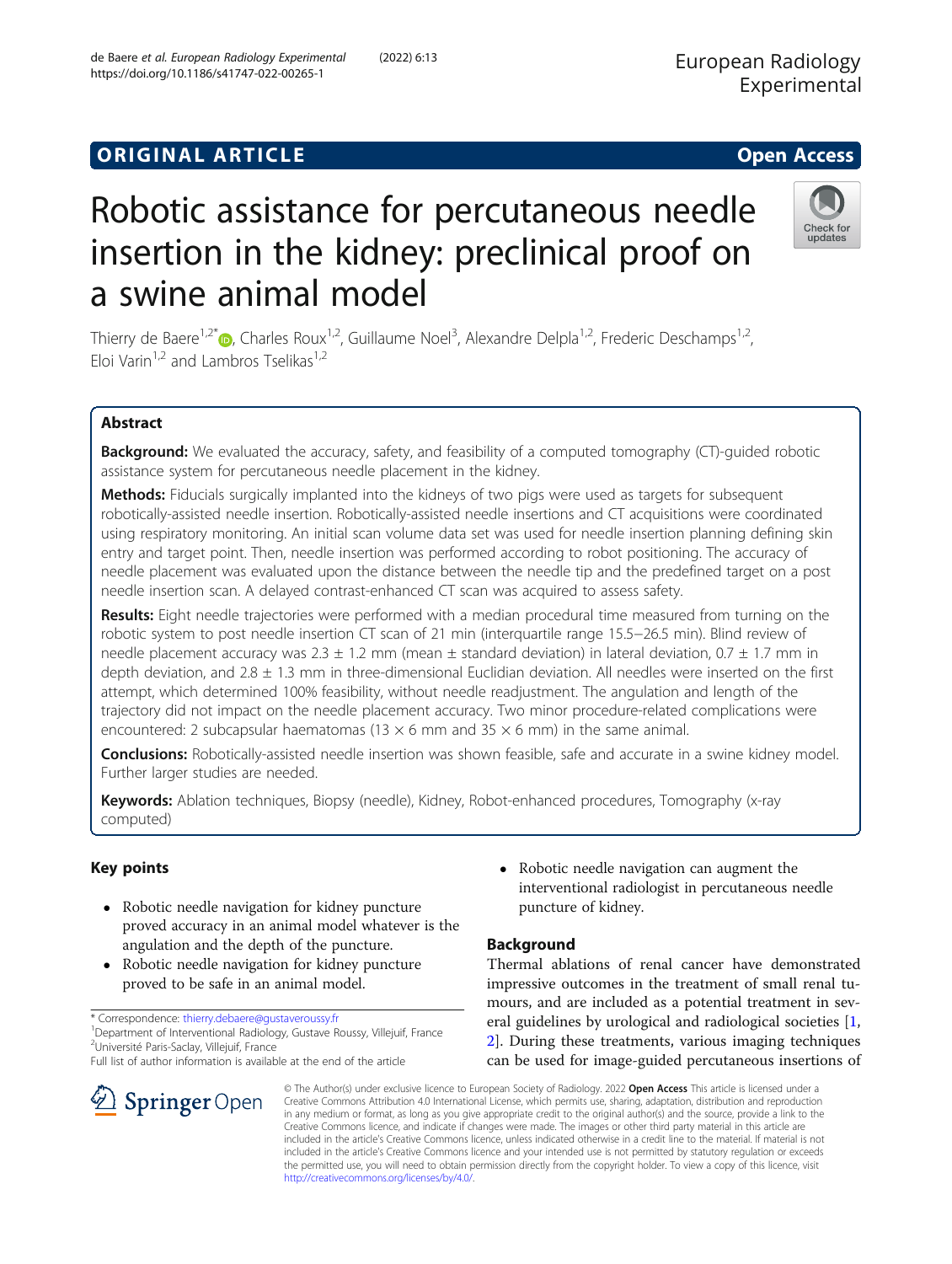needles and probes into tumours deeply located in the body either for biopsy or thermal ablation as part of routine cancer diagnostic and treatment [[3](#page-6-0)]. Ultrasound has the advantage of real-time monitoring during needle insertion and treatment delivery but is highly impacted by the patient's morphology. Computed tomography (CT) is extensively used in renal ablation for needle guidance, and needle robotic guidance under CT guidance has recently been developed with the main goal of increasing accuracy, reproducibility, possibility of any angulation, and reducing duration of procedures, number of needle adjustments, learning curve, operators and patient's exposure to radiations  $[4-8]$  $[4-8]$  $[4-8]$  $[4-8]$  $[4-8]$ . The EPIONE<sup>®</sup> robotic device (Quantum Surgical, Montpellier, France) is a robotised device that assists the physician during CT-guided percutaneous needle insertion and has recently been CE marked after an early clinical evaluation for liver tumour ablation. We herein report animal evaluation for needle insertion in the kidney.

# Methods

This study was conducted on a total of two swines, in compliance with animal health regulations, Biovivo's Standard Operating Procedures and the principles of Good Laboratory Practice. The protocol was submitted to the VetAgro Sup Ethics Committee (number 1934).

# Study endpoints

The primary study endpoints were accuracy and safety of needle insertion. Needle insertion accuracy was defined as the distance between the needle tip and the centre of the targeted fiducial. Needle inserted within 5 mm to the targeted fiducial defined the procedure as accurate. The safety evaluation was obtained from procedure-related complications assessed by an interventional radiologist who reviewed the post insertion CT and by the clinical evaluation of a veterinarian. Adverse events were defined according to Common Terminology Criteria for Adverse Event 5.0 [\[9](#page-6-0)].

The secondary endpoints were feasibility and adjustment of needle placement. Feasibility was defined as the percentage of successful needle insertions, exempt of problems encountered with the medical device tested during the intervention. A successful placement then allows the procedure to be carried on without reiteration of planning and insertion, after guide release and imaging control. Needle placement adjustment was defined as the number of needle repositioning needed to reach the target.

# Robotic device

The EPIONE® robotic device (Quantum Surgical, Montpellier, France) consists of a mobile cart that carries a robotic arm bearing a needle guide, a mobile display cart, a patient reference (Quantum Surgical, Montpellier, France) attached to the animal skin, that monitors the patient's motions including breathing, with the help of a mobile navigation camera (NDI Polaris Vega, Ontario, Canada) (Fig. [1a](#page-2-0)).

# Preparing the animals

Two animals weighing approximately 50 kg were placed under general anaesthesia and received pre-medication with morphine at 0.1 mg/kg (subcutaneous route). Anaesthesia was induced with xylazine at 1.5 mg/kg (intramuscular route) and tiletamine + zolazepam at 3.75 mg/ kg (intramuscular route). The animals were then intubated and placed under general anaesthesia using Isoflurane- $O_2$  and injection of curare cisatracurium (0.1) to 0.4 mg/kg by intravenous route) renewed as many times as necessary, in order to constrain the breathing movements of the animals. Each animal was surgically implanted with 8 radiopaque fiducials (4 per kidney) measuring 1 mm  $\times$  5 mm (GTP 1820≠2, Geotek Medical, Ankara, Turkey) 1 or 2 days before the experiment. Fiducials were surgically inserted to make sure that the robot could target all fiducials wherever they were within the kidney, and not just those that were percutaneously implantable. At the end of the surgery, the animals were awakened.

# CT protocol

All CT scans were performed using a 16-slice Brightspeed CT scanner (General Electric Healthcare, Chicago, IL). Animals were in ventral position and abdominopelvic acquisitions were performed with a 35-cm field of view. The scanning parameters were 120 kVp, 150 mA, 0.8 s gantry rotation time, and 0.938 pitch. Scans were reconstructed with a 0.625-mm slice thickness using the 'SOFT' convolution kernel also provided by General Electric, a standard soft tissue convolution kernel.

# Percutaneous robotically guided needle insertions Needle trajectory planning

A pre-puncture CT volume was acquired under apnoea and loaded into the robotic device software. Then, the needle trajectory was defined in order to reach the centre of a fiducial and to avoid bone and critical struc-tures in the abdomen (Video [1](#page-5-0) in Supplementary Material). Among the four fiducials implanted in each kidney, two fiducials were selected in each kidney and thus the procedure was repeated twice per kidney.

# Robotically-assisted needle insertion

All procedures were performed by one experienced interventional radiologist (more than 10 years of experience in image-guided procedures). The robot arm was sent to its predefined 'HOME' position. The needle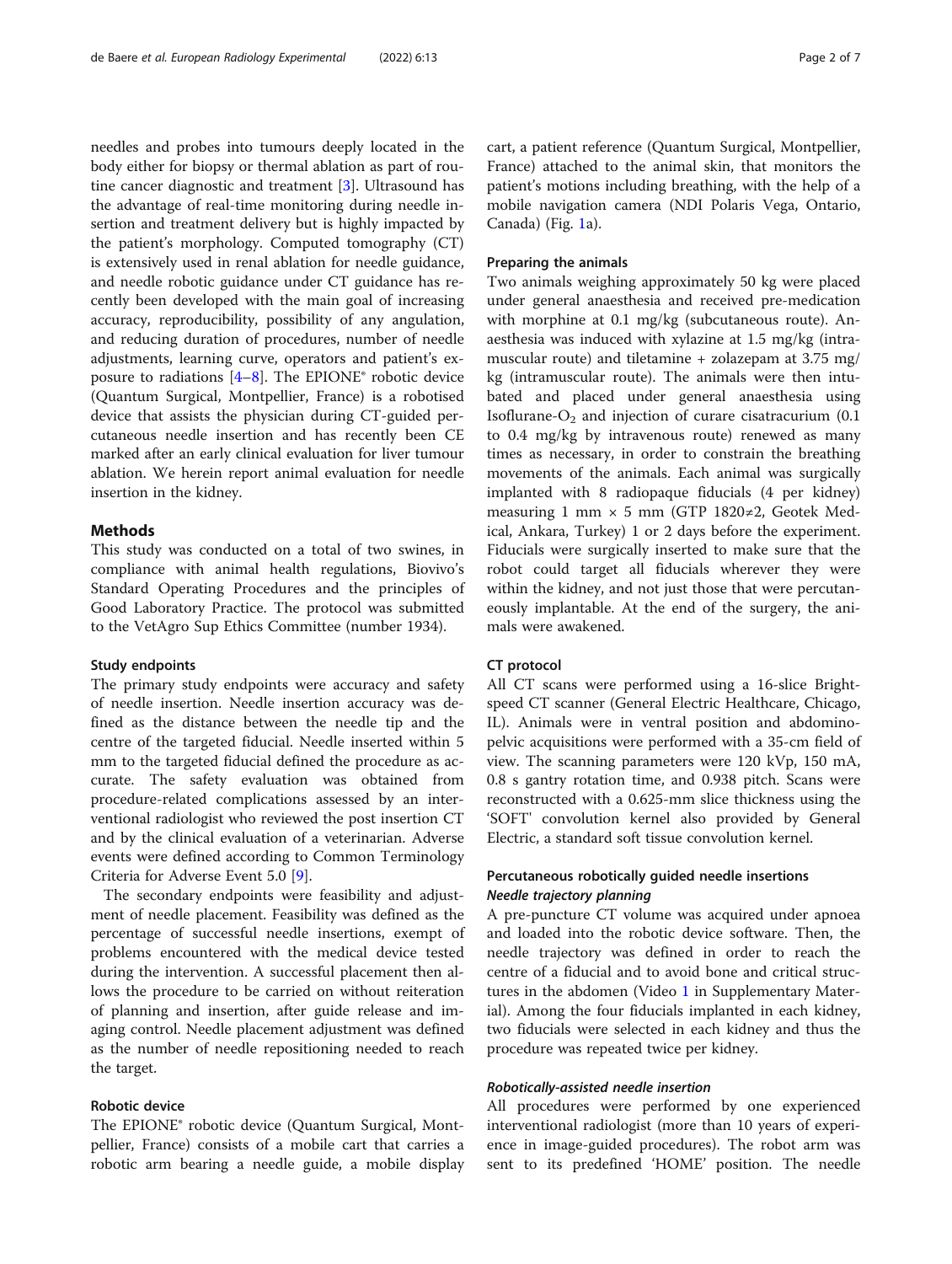<span id="page-2-0"></span>

from the needle guide and the robot arm is manually moved away from the puncture site

guide was attached to the robot arm. Then, the software automatically located the 'patient' reference markers in the images. The position of each marker was verified and manually adjusted whenever necessary. A 17-gauge disposable coaxial biopsy needle (Bard Medical, Covington, USA) with the appropriate needle length (from 10.6 to 14.7 cm), i.e., a needle with a length slightly greater than the trajectory length, was selected into the planning software. The robot arm was manually brought close to the area of interest in order to place both the 'patient' reference and the needle guide within the optical camera's field of view. Then, the robot arm automatically positioned the needle guide in line with the planned trajectory. After the skin incision was made at the needle entry point, the needle was manually inserted inside of the needle guide and pushed until the end position (Supplementary material: Video [2](#page-5-0) and Fig. 1b). The needle was then released from the needle guide and the robot arm was manually moved away from the puncture site.

#### Needle placement verification

A CT scan image was acquired under apnoea to assess needle placement accuracy. The procedure was deemed complete when the operator judged the needle tip as being ≤ 5 mm of the target. Otherwise, an additional attempt was allowed with the same planning. A third attempt was not permitted.

# Safety assessment

Five minutes after needle removal, a contrast-enhanced CT scan of the abdomino-pelvic area was performed 60

s after the injection of 30 mL of ioxehol (Omnipaque®350 mg/mL, General Electrics Healthcare, Chicago, IL) at a rate of 2.2 mL/s. Any procedure-related complication that can be depicted on this CT scan was reported.

#### Apnoea repeatability test

To verify that the kidney was repositioned at the same location under repeated apnoea, a repeatability test was performed on all the fiducials inserted into the two swines, using the respiratory monitoring module. Apnoea was induced during all CT scan acquisitions and robotically-assisted needle insertions by turning off the ventilation at the end of expiration.

Two successive unenhanced CT scans were acquired during apnoea to assess their repeatability. In-between, animal breathing was resumed. The location of each fiducial was determined on the two CT scans, using Digital imaging and communication in medicine (DICOM) coordinates with a standard DICOM image viewer software (Myrian v2.4, Intrasense, Montpellier, France; https://intrasense.fr/fr/). The coordinates of each fiducial relative to the patient reference were determined and the three-dimensional (3D) Euclidean deviation between the two acquisitions was computed to determine the displacement of the fiducial under repeated apnoea. Apnoeas were considered as repeatable if the displacements of the 8 radiopaque fiducials were below 2 mm in-between the two subsequent CT scans. The displacement of the fiducials under subsequent apnoea was calculated in relation to the 'patient' reference in order to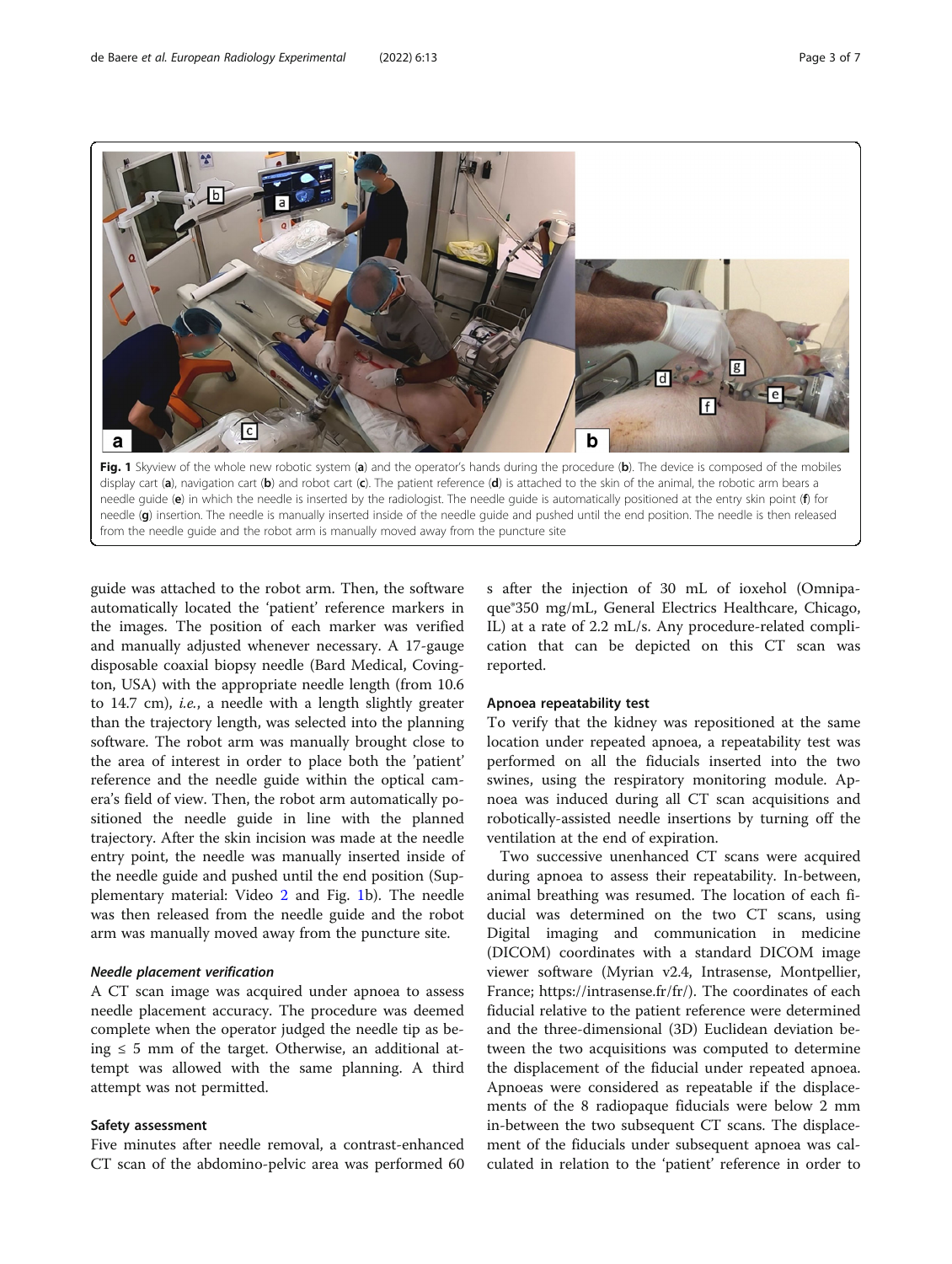strictly reproduce the operating principle of the robotic system.

#### Statistical analysis

For this preliminary study, no specific sample size calculations were performed. The description of the relevant study variables was performed using, mean, standard deviation, median, min and max for quantitative variables and using frequency and percentage for qualitative variables.

The needle placement accuracy was determined by calculating the 3D Euclidean deviation between the needle tip position and the centre of the fiducial (targeted point). The Myrian® Image viewer (Myrian v2.4, Intrasense, Montpellier, France; https://intrasense.fr/fr) was used to obtain the coordinates of the points in the DICOM images and to evaluate the 3D Euclidian deviation, the lateral deviation and the depth deviation. These deviations were described as quantitative variables.

All measurements were performed blindly by an experienced interventional radiologist. 3D deviation, lateral deviation and depth deviation least square mean estimates (and 95% upper limit) were provided using a random effect model for the animal;  $p$  value testing for the inferiority of mean to 5 mm was calculated.

Exploratory analyses were performed to identify potential factors influencing the needle placement accuracy (angulations, skin entry to target distance).

All attempts were prospectively included in the statistical analysis. There was no missing data imputation. All statistical analyses were produced using SAS® 9.4 software (Cary, NC, USA).

# Results

# Robotically-assisted needle insertion

A total of 8 needle insertions with 8 different trajectories were planned and executed. Considering the 8 trajectories, the median [min; max] length of the needle path from entry skin to target was 52.5 [31; 73] mm. The median [min; max] orbital angulation was -6.0° [-59.8°; 28.5°] and the median [min; max] craniocaudal angulation was 16.8° [-0.8°; 52.7°]. Seven (87.5%) of trajectories were out of plane ( $\geq 5^{\circ}$  in the *z*-axis). The median [min; max] procedure time from the start of the trajectory

(turning on the EPIONE® device) to visual verification on the CT scan acquired for needle placement evaluation was 21 [13; 35] min (Table 1).

All 8 fiducials were accurately targeted on the first attempt according to the visual evaluation of the operator. Blind review measurements revealed a mean (standard deviation [SD]) 3D deviation of 2.8 (1.3) mm, the means (SD) lateral deviation and depth deviation were 2.3 (1.2) mm and 0.7 (1.7) mm, respectively. Details of needle placement accuracy measurements and results are provided in Fig. [2](#page-4-0) and Table [2.](#page-4-0)

Neither orbital angulation, craniocaudal angulation, nor trajectory length had an impact on the accuracy of needle placement.

# Safety assessment

Among the 8 needle insertions, two subcapsular haematomas (measuring  $13 \times 6$  mm and  $35 \times 6$  mm) occurred in the same animal. Haematomas remained subcapsular without retroperitoneal effusion and without any haemodynamic consequences. No other side effects were found including urine leakage. Consequently, these localised haematomas were considered as grade 1 adverse events according to the Common Terminology Criteria for Adverse Events, CTCAE, version 5.0 [\[9](#page-6-0)].

# Apnoea repeatability test

Per-fiducial displacement comparison showed that all 16 fiducials depicted on CT moved less than 2 mm between two consecutive apnoeas. The 3D deviation of the fiducials between CT-scans acquired during two consecutive apnoeas was significantly lower than 2 mm ( $p = 0.019$ ) with a least-squares mean of 0.5 mm and a 95% upper limit of 1.1 mm.

# **Discussion**

Accuracy of needle placement is a key parameter for the success of percutaneous biopsy or thermal ablation. In our experiment, the 3D Euclidean deviation from the needle tip to the target ranged from 1.2 to 4.6 mm, with a mean (SD) of 2.8 (1.3) mm highlighting that we met the high accuracy needed to make biopsy and thermal ablation reliable. Very few reports on robotic navigation in the kidney are available for comparison. Our results are comparable with the subpopulation of kidney

Table 1 Characteristics of needle insertions

| Parameter                                                                                                                                                                                                                                                                                                                     |    | Mean (SD)     | Median $(Q1; Q3)$       | Min; Max      |
|-------------------------------------------------------------------------------------------------------------------------------------------------------------------------------------------------------------------------------------------------------------------------------------------------------------------------------|----|---------------|-------------------------|---------------|
| Distance from skin entry point to target (mm)                                                                                                                                                                                                                                                                                 |    | 50.9(13.8)    | 52.5 (39.8; 59.5)       | 31.0; 73.0    |
| Orbital angulations (°)                                                                                                                                                                                                                                                                                                       |    | $-11.1(26.8)$ | $-6.0$ ( $-26.8$ ; 3.9) | $-59.8; 28.5$ |
| Cranio-caudal angulations (°)                                                                                                                                                                                                                                                                                                 | 8  | 21.3(19.1)    | 16.8(6.9:35.6)          | $-0.8; 52.7$  |
| Time from the beginning of the procedure (turning on the device) to needle placement (min)                                                                                                                                                                                                                                    | -8 | 21.8(7.5)     | 21.0 (15.5; 26.5)       | 13.0; 35.0    |
| $M_{\rm tot}$ , $M_{\rm tot}$ , $M_{\rm tot}$ , $M_{\rm tot}$ , $M_{\rm tot}$ , $M_{\rm tot}$ , $M_{\rm tot}$ , $M_{\rm tot}$ , $M_{\rm tot}$ , $M_{\rm tot}$ , $M_{\rm tot}$ , $M_{\rm tot}$ , $M_{\rm tot}$ , $M_{\rm tot}$ , $M_{\rm tot}$ , $M_{\rm tot}$ , $M_{\rm tot}$ , $M_{\rm tot}$ , $M_{\rm tot}$ , $M_{\rm tot}$ |    |               |                         |               |

Max Maximum, Min Minimum, Q1 Inferior quartile, Q3 Superior quartile, SD Standard deviatior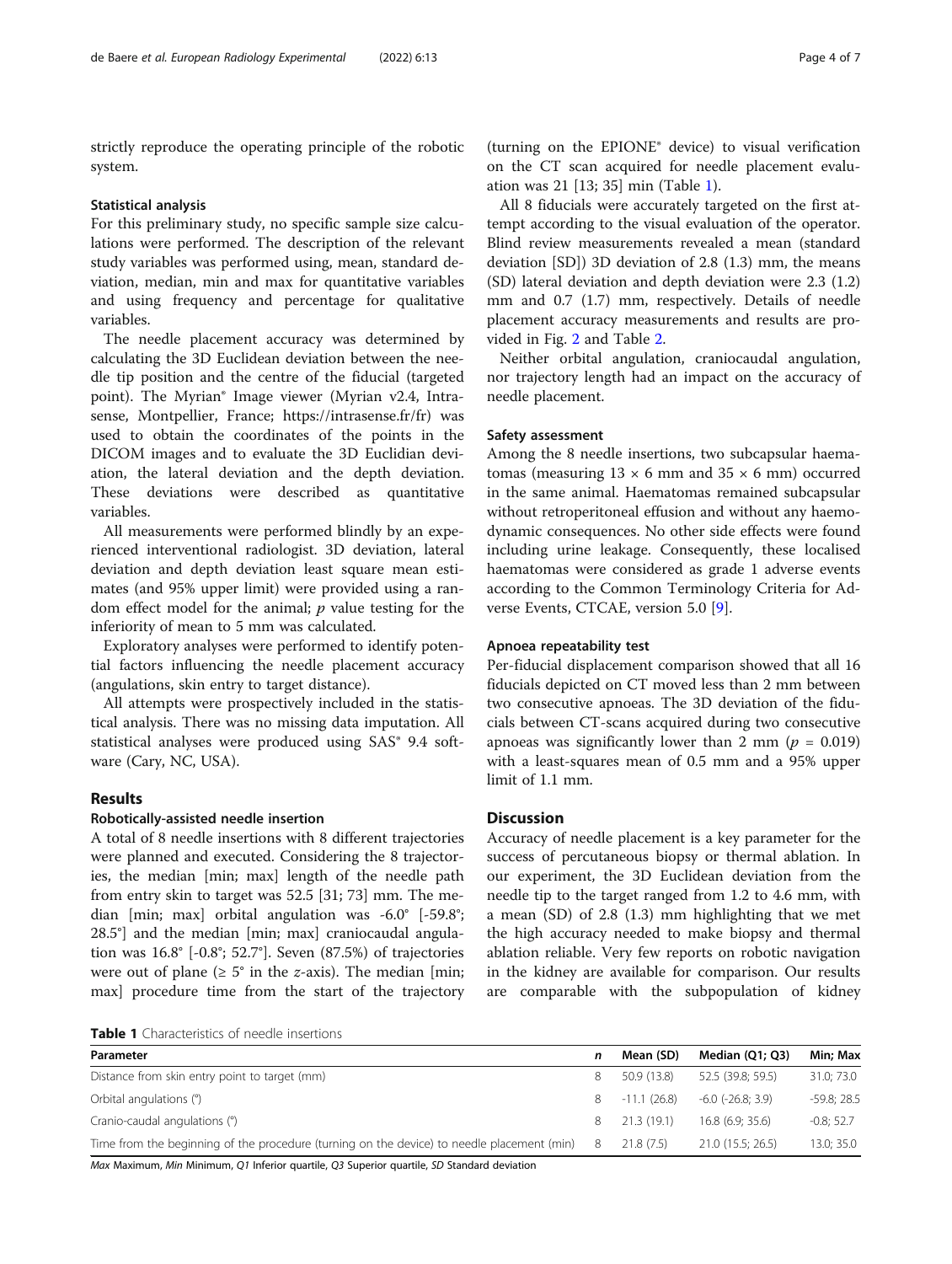<span id="page-4-0"></span>

puncture in Hiraki et al. multiorgan experiment, where the mean (SD) of needle placement accuracy in the kidney was 2.9 (1.0) mm [[10\]](#page-6-0) . Moreover, as outlined by Engstrand et al., the needle lateral deviation can be considered as the most important parameter to consider when evaluating the accuracy, because it is complex to compensate and most often requires a new puncture or needle redirection  $[11]$  $[11]$ , while the depth error can be compensated by pushing or retrieving the needle on the same puncture tract. In the present study, the lateral deviation was considered low, from 0.7 to 4.3 mm, traduced by an impressive 0% needle adjustment or second puncture, particularly when compared to other CTguided robotic needle placement in the kidney, which reported a median of 2 to 4 needle adjustments [\[10](#page-6-0)].

In the present study, angulations of needle trajectories in the *z*-axis ranged from  $-59.8^\circ$  to  $+28.5^\circ$ . These angulations neither impacted accuracy nor procedure duration.

Seven out of 8 (87.5%) trajectories were out of plane  $(\geq 5^{\circ}$  in the *z*-axis), thus countering one of the CT limitations in guiding needle insertion when outside the axial plane identified by Wood et al. [\[12](#page-6-0)]. Indeed, visualisation of the full length of needles outside the axial plane is difficult on CT imaging as several axial planes must be reviewed to visualise the full length of the needle, or volume with multiplanar reconstruction must be performed thus losing the nearly real-time ability of the

CT and increasing irradiation [\[13\]](#page-6-0). Slight angulation can be managed with an associated gantry angulation when possible. On the other hand, obtaining angulation with the gantry has the effect of limiting access to the patient and making it impossible to insert long needles [\[14](#page-6-0)]. Therefore, the common practice is to limit the needle trajectory to the axial plane or very limited craniocaudal angulation.

Currently, patient and physician irradiation is unfortunately part of CT-guided needle insertions [[4](#page-6-0), [15](#page-6-0)–[18](#page-6-0)]. In this preclinical experience, only two CT acquisitions were required for needle placement: a CT for planning and a CT to confirm needle position. The needle was inserted on breath hold without additional x-rays exposures. Even though animal and operator radiation exposure doses were not measured, operator irradiation was nil, and it is expected to reduce patient irradiation with the use of the robot. A study comparing freehand versus robotic insertion has shown a significantly higher total radiation dose of 1075.77 mGy/cm and 636.4 mGy/cm for freehand and robotic needle insertions, respectively; this is understandable, due to the need of more confirmatory scans and needle manipulations for freehand procedures [\[19](#page-6-0)].

Regarding safety, we recorded two grade 1 procedurerelated haematomas among eight trajectories, which is similar to what was previously reported by others for pig, with one pararenal haematoma out of five punctures [[6,](#page-6-0) [10\]](#page-6-0).

**Table 2** Needle placement accuracy: summary of 3D, lateral, and depth deviations

| Parameter              | n | Mean (SD)  | Median $(Q1; Q3)$  | Min: Max     | LS Mean<br>[95% upper limit] | p value* |
|------------------------|---|------------|--------------------|--------------|------------------------------|----------|
| 3D deviation (mm)      | 8 | 2.80(1.31) | 2.68 (1.75; 3.88)  | 1.18:4.64    | $2.73$ [0; 6.79]             | 0.0877   |
| Lateral deviation (mm) | 8 | 2.27(1.18) | 2.16(1.40; 3.02)   | 0.74:4.28    | $2.27$ [0; 3.06]             | 0.0002   |
| Depth deviation (mm)   | 8 | 0.70(1.69) | 1.02 (-0.42; 1.83) | $-2.25:2.99$ | $0.70$ [0; 1.83]             | < 0001   |

3D Three-dimensional, Max Maximum, Min Minimum, Q1 Inferior quartile, Q3 Superior quartile, SD Standard deviation

\*p value for unilateral testing distance H0 >5 mm versus H1 ≤ 5 mm. Least square (LS) mean and 95% upper limit taking into account intra-animal and fiducial nested in animal variability structure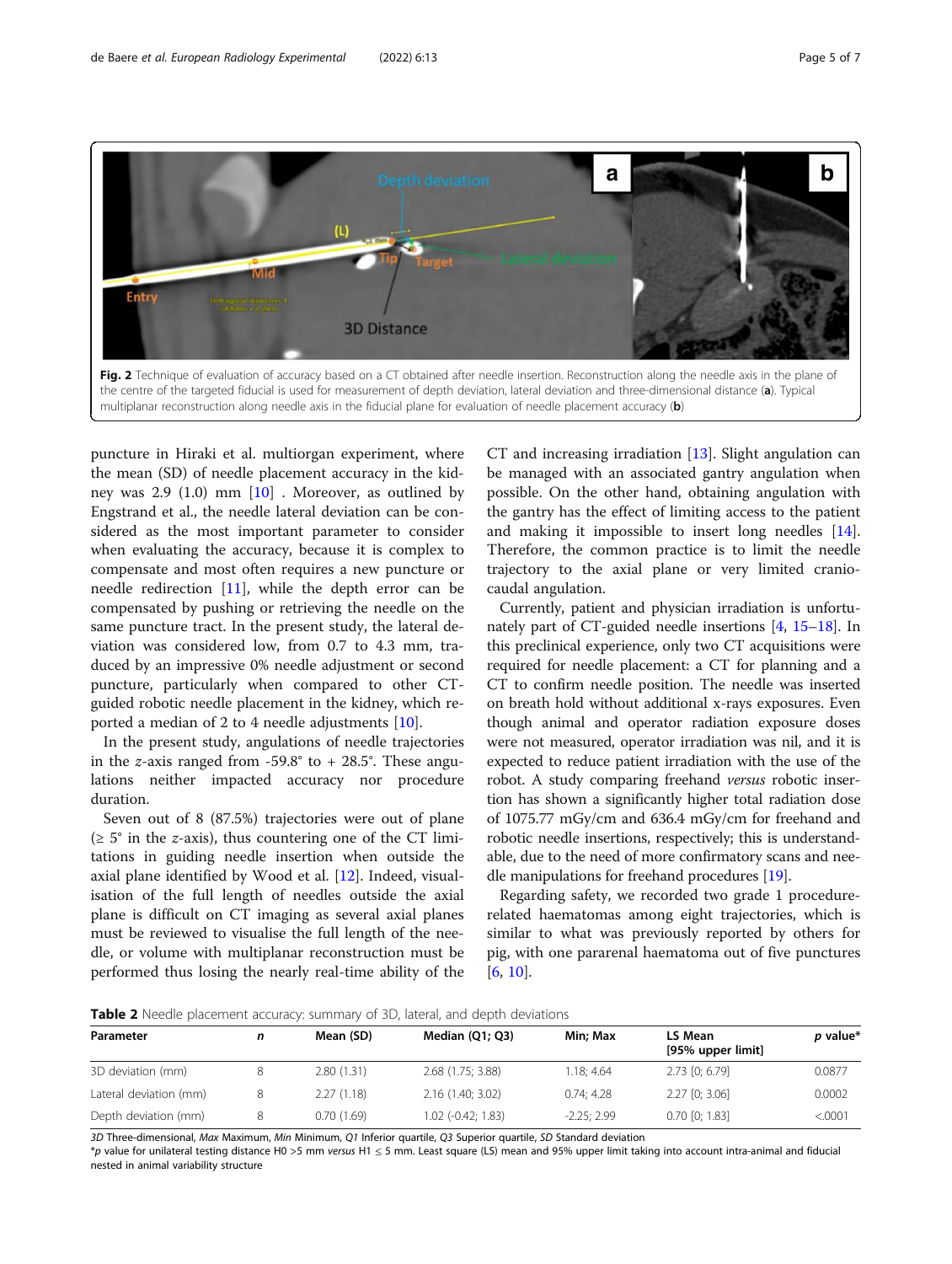<span id="page-5-0"></span>The system we evaluated offers no compensation for target motion or needle bending [\[15\]](#page-6-0), integrating closedloop active compensation that is expected to improve targeting accuracy with user-directed cooperative insertion [\[20\]](#page-6-0). We believe that fast and simple needle insertion has advantages over repetitive imaging and that straight-line insertion minimises the risk of organ displacement. Tissue deformation and target displacement by the needle itself appears to be minimal as shown by our accuracy measurements. It can be assumed that when a puncture is performed freehand, the needle undergoes some redirections which alone may displace organs and targets  $[19-22]$  $[19-22]$  $[19-22]$  $[19-22]$ . A key feature of the device we used is that the respiratory monitoring module was able to deal with the respiratory motion in the context of general anaesthesia with mechanical ventilation as confirmed by our apnoea repeatability test. This tool is especially useful and impacting on needle placement accuracy [\[23](#page-6-0)].

This study has limitations. Only 17-gauge biopsy needles with low bending capacity were used while punctures with smaller bevelled calibre needles may be more prone to bending. However, Hiraki et al. demonstrated that there is no significant difference in insertion accuracy according to the type of needle used [\[10\]](#page-6-0). Moreover, the tip of these kinds of needles is very sharp, which may not be the case for ablation needles in clinical cases. Another limitation of this pilot study is the lack of comparison between the accuracy of robotic-assisted procedures and freehand insertion. It would be of interest to compare freehand placement to robotically assisted placement and study if operator experience may have a significant impact on accuracy, outcome, and complication rates. At last, a single operator performed all the insertions, although, we previously demonstrated that accuracy did not differ between novice and experienced operators [[24\]](#page-6-0), and we do believe that when using robotic, very little is left to operator experience. Finally, one of the limitations of the study is that general anaesthesia was required for apnoea because sedation is not possible on an animal and because the system today is dedicated to thermal ablation. Further evaluations are needed in clinical practice to determine whether patient self-apnoea validated by the apnoea repeatability test embedded in our system can allow for accurate robotic navigation of needles.

Today ultrasound is one of the most popular imaging modalities for needle insertion in the liver and kidney due to its availability and real-time ability. However, some drawbacks exist and notably, patient morphology and deeply located tumours are difficult to see even with the help of contrast-enhanced ultrasound. CT can be used but it is a not real-time imaging modality, have some limitations outside of the axial plane, and even if contrast enhancement allows good conspicuity of the targeted tumour, such enhancement might be fleeting and thus not present during all procedure of needle insertion. MRI is hardly available to guide needle insertion. Renal ablation in a dedicated setting, including both US and CT has been reported, in order to merge the benefit of both techniques [\[25](#page-6-0)]. Numerous publications on fusion imaging applied to thermal ablations have been produced in the recent years highlighting the difficulty of a single technique. Fusion imaging has been reported to increase the conspicuity of targeted tumours but has some difficulties obtaining accurate registration [\[26,](#page-6-0) [27](#page-6-0)]. The robotic system allows to use a single CT acquisition with maximum enhancement to plan needle insertion and treatment and allows for excellent spatial reproducibility as demonstrated by our apnoea reproducibility. Of course, we do not provide real-time monitoring, but it is possible, if needed, to obtain post-ablation CT imaging for confirmation of ablation safety margins.

In conclusion, we provided additional data increasing a scarce literature about robotic needle insertion, by reporting a 100% successful and accurate needle placement in the kidney in any needle tract angulation without major complications. These promising results will challenge freehand needle placement by senior interventional radiologists and allow for high accuracy to less experienced operators or centres, when local treatment of small size renal cancer is a challenge in an ageing population. These results suggest that robotic-assisted needle guidance is part of the future of interventional oncology and must be mastered in order to provide safe, accurate, and reproducible diagnostic and therapeutic interventional oncology procedures to cancer patients.

#### Abbreviations

3D: Three-dimensional; CT: Computed tomography; DICOM: Digital imaging and communication in medicine; SD: Standard deviation

#### Supplementary Information

The online version contains supplementary material available at [https://doi.](https://doi.org/10.1186/s41747-022-00265-1) [org/10.1186/s41747-022-00265-1.](https://doi.org/10.1186/s41747-022-00265-1)

```
Additional file 1. Video 1 : Needle trajectory planning.
Additional file 2. Video 2 : Robotically-assisted needle insertion.
```
#### Authors' contributions

TDB supervised the findings of this work. CR, GN, AD, FD, EV, and LT discussed the results and contributed to the final manuscript. TDB and GN carried out the experiment. TDB wrote the manuscript with support from CR, FD, LT, EV, and AD. GN, CR, FD, LT, EV, and AD contributed to the final version of the manuscript. All authors discussed the results and commented on the manuscript. TDB, GN, CR, FD, LT, EV, and AD contributed to the design and implementation of the research, to the analysis of the results and to the writing of the manuscript. All authors have read and agreed to the published version of the manuscript.

#### Funding

This study has received funding by Quantum Surgical (Montpellier, France).